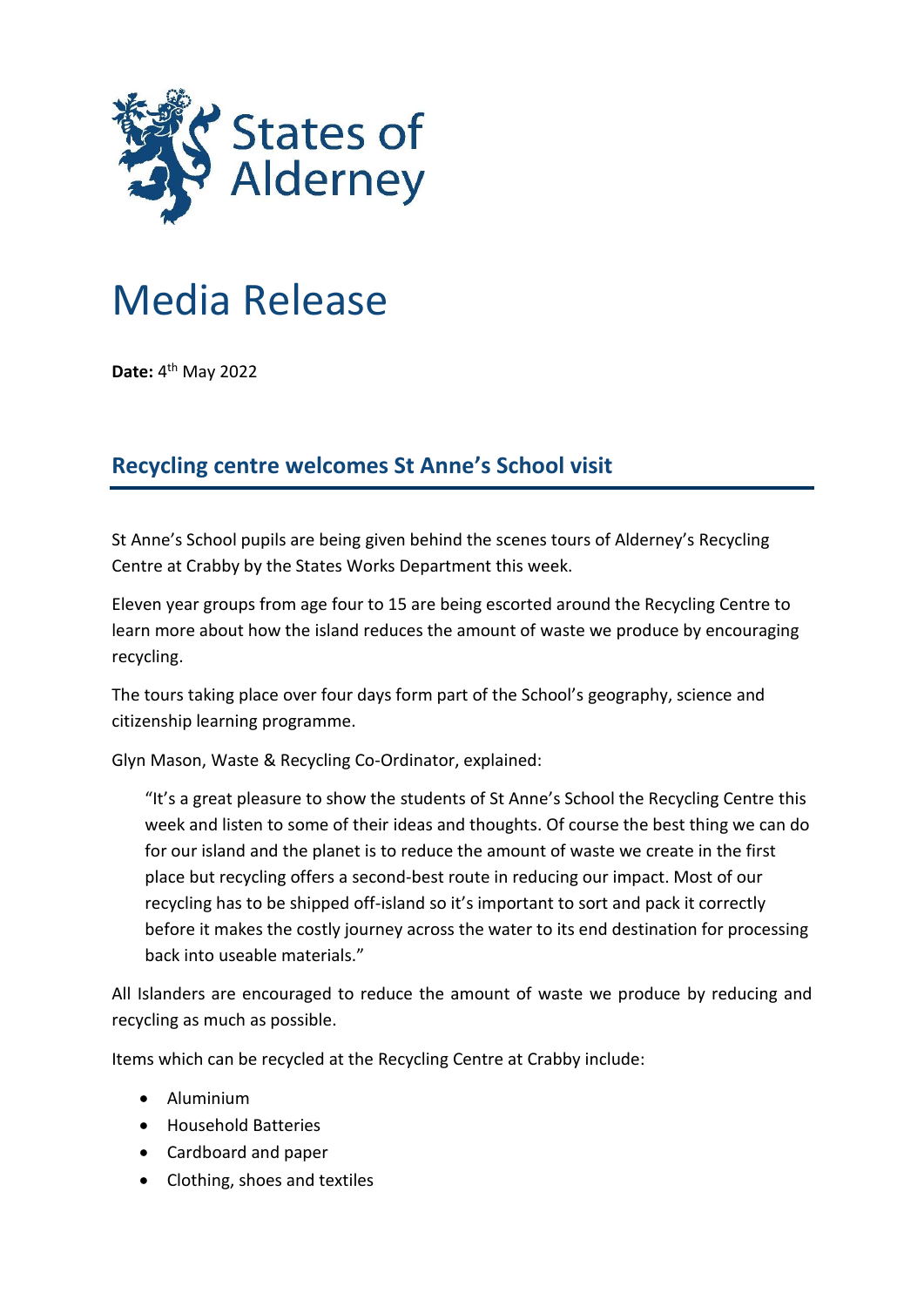- Fridges, freezers, TV and computer screens
- Glass
- Plastic
- Polystyrene
- Steel/tins

See [www.alderney.gov.gg](http://www.alderney.gov.gg/) for more details on where and what you can recycle in Alderney, including printer ink cartridges which should be taken to the Alderney Shipping office at the harbour.

The States Works Department plans to provide further public visits later in the year.

**Ends**

## **Notes to Media**

Images attached with captions

For high-resolution images, email Alistair Forrest: [alistair29110@gmail.com](mailto:alistair29110@gmail.com)